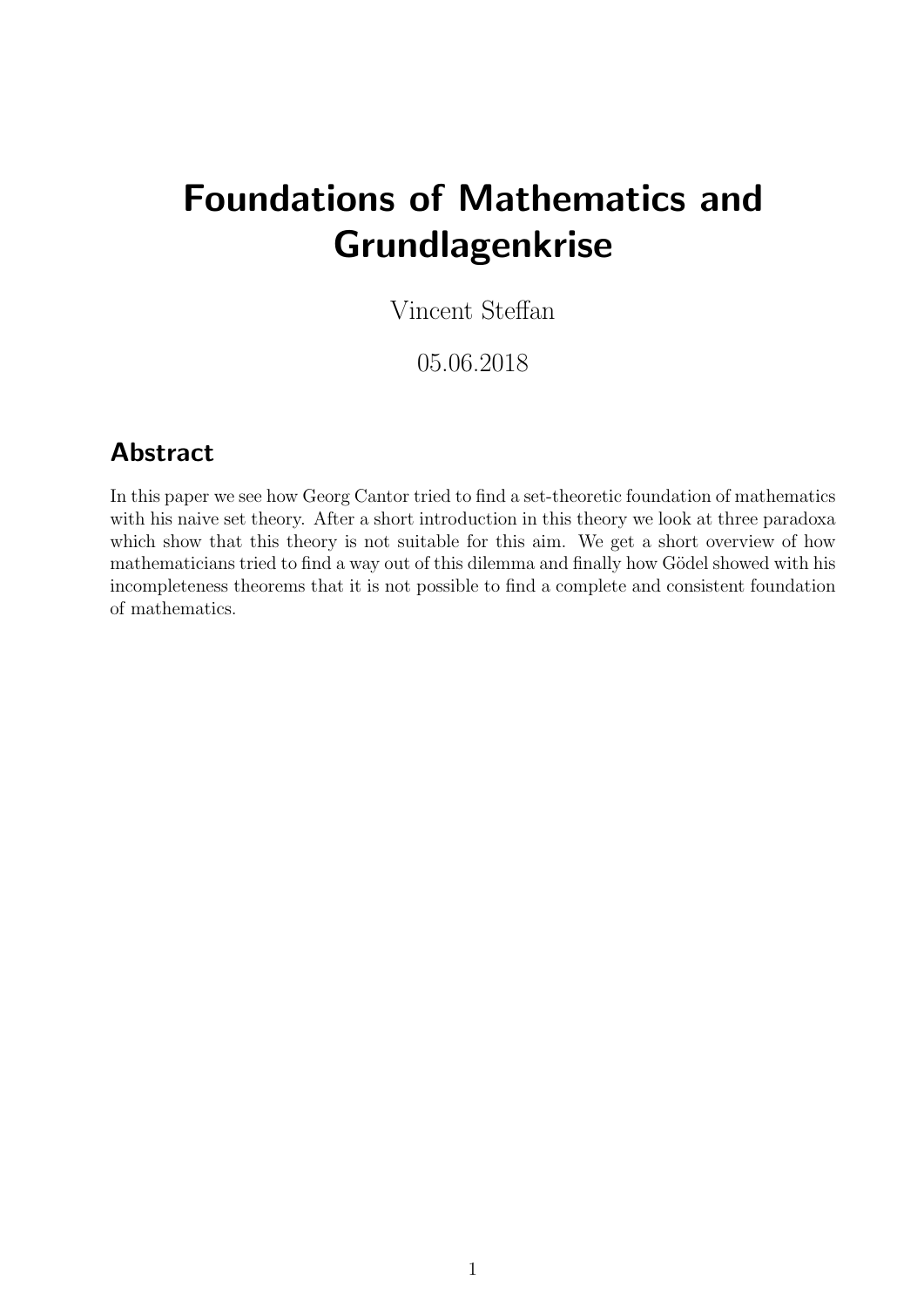# 1 Introduction

The first serious attempt to approach mathematics via a system of five axioms and five postulates in order to derive facts from them was done by Euklid in in the third century B.C.

In Euklids book "The Elements" he tried to summarize all the mathematics done so far in ancient Greece. In order to get an idea how Euklid worked we give some examples of axioms and postulates Euklid used as translated by Thomas Heath in  $[H^+56]$  $[H^+56]$ :

- Axiom 1: Things that are equal to the same thing are equal to each other.
- Axiom 2: If equals are added to equals, then the wholes are equal.

"Let the following be postulated:

- To draw a straight line from any point to any point.
- To extend a finite straight line continuously in a straight line.
- To describe a circle with any centre and distance, the radius.
- That all right angles are equal to one another.
- (The so-called parallel postulate)That, if a straight line falling on two straight lines make the interior angles on the same side less than two right angles, the two straight lines, if produced indefinitely, meet on that side on which are the angles less than the two right angles."

Of course Euklids approach was rather geometric.

But in the end we will see that this system – when leaving the fifth postulate – is a quite interesting example for a non-complete formal system since the parallel postulate is neither neccessary nor in contradiction to the other axioms and postulates.

In the late nineteenth century Georg Cantor also tried to find a axiomatic foundation of all known mathematics – the so-called naive set theory.

As we will see he failed, since his system of axioms led to paradoxa which led to the so-called fundamental crisis of mathematics. But this was not the first time when the existing believes in mathematics were unsettled by new knowledge. For this we also find an example from ancient Greece.

ancient Greece.<br>When you look at a square with side-length 1, you easily see that the diagonal has length  $\sqrt{2}.$ when you look at a square with side-length 1, you easily see that the diagonal has length  $\sqrt{2}$ .<br>Before Pythagoras proved that this number  $\sqrt{2}$  is irrational, the mathematicians thought that any number that occurs is a ratio of integers. But even if this was a quite surprising result, it seems that this was not as shocking as the fundamental crisis arising from the paradoxa in Cantor's naive set theory. For more information on this see e.g. [\[Bur62\]](#page-7-1), p. 431-440, or [\[Zhm97\]](#page-8-0), p. 170-175.

### 2 The foundational crisis

In this first section we will see how Georg Cantor established set theory in an axiomatic manner. We will also discover how mathematicians like Bertrand Russell found problems in the form of contradiction that occur as a consequence of Cantor's axioms. All the facts presented in this chapter can be found in chapter two of [\[Rob15\]](#page-8-1).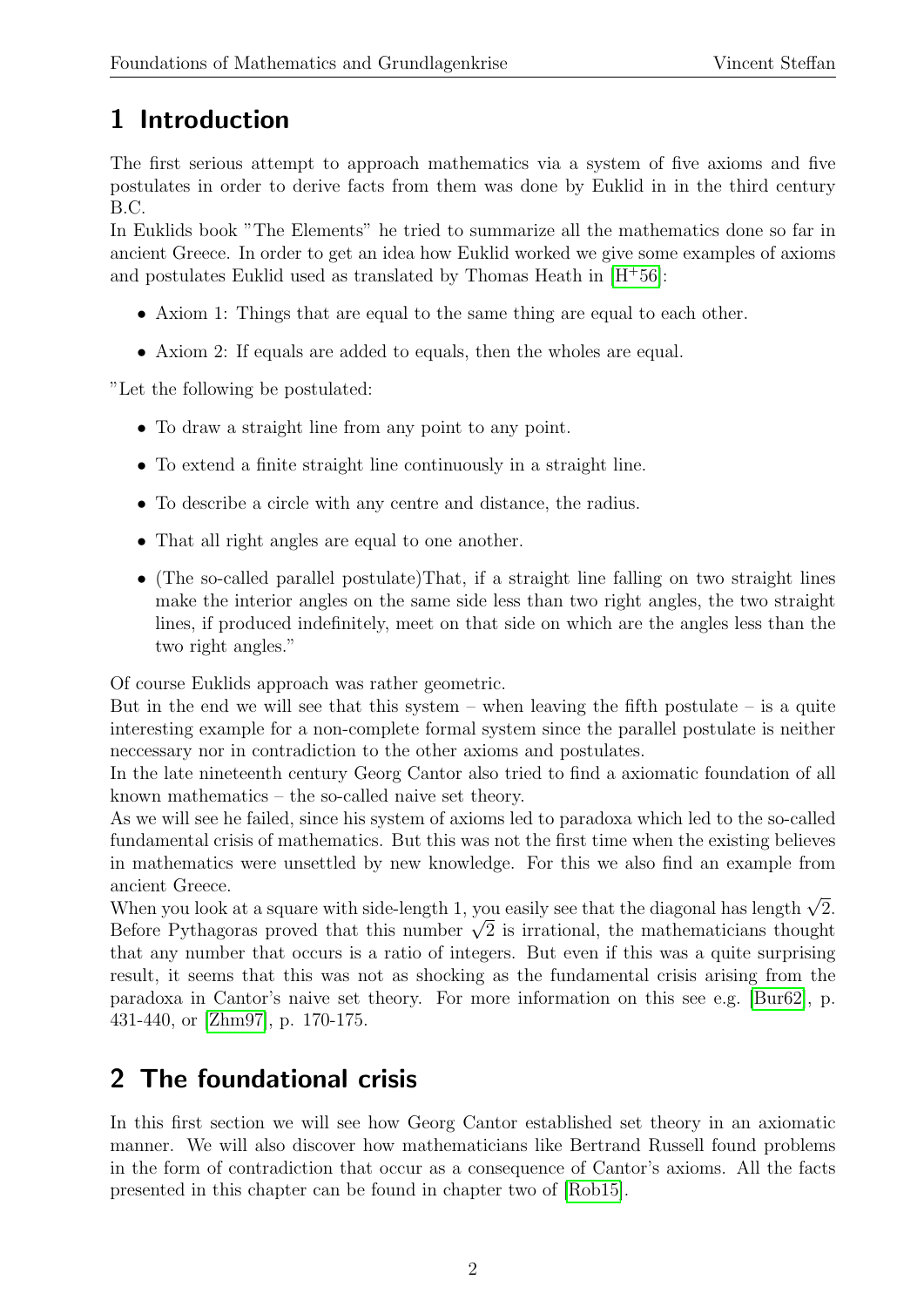#### 2.1 Cantor's naive set theory

One of the main concepts of this chapter is the mathematical concept of a "set". Looking up the noun set in a dictionary, one finds explanations like

- A group of similar things that belong together in some way, or
- In mathematics, a set is a group of objects with stated characteristics.

To work with the term set in mathematics, we need a precise definition. In 1895, Cantor stated a quite natural way of the term set:

Definition 2.1.1. A set is any collection of definite, distinguishable objects of our intuition or of our intellect to be conceived as a whole (i.e., regarded as a single unity).

So, a set can contain basically anything that can be distinguished: For example there is a set containing one specific tree, the number one and this paper. But there are also weird sets, like the set containing only itself or the set of all sets, which also contains itself. In this chapter we will actually see, that the set of all sets involves one of the announced contradictions.

According to Robic, there are three principles which Cantor used like axioms:

Axiom 2.1.2. A set is completely determined by its members.

This essentially means, that we can specify a set by listing all members of it. Usually this is done by writing the members in between curly braces like for example

 ${x, y, z}$ 

for the set containing the elements x,y and z or writing

 ${x|x \text{ has property } P}$ 

for the set of all x, that have the property  $P$ , e.g.

$$
\{x|x \in \mathbb{R} \text{ and } x^2 > 4\}
$$

for the set of all real numbers smaller than −2 or bigger than 2. Cantor also was not very picky concerning P:

Axiom 2.1.3. Every property determines a set.

At last, Cantor believed in the so-called "axiom of choice", a famous issue of dispute among mathematicians:

Axiom 2.1.4. Given any set F of nonempty pairwise disjoint sets, there is a set that contains exactly one member of each set in F.

Now that we have defined the term set, there are of course many natural possibilities to work with set: As usual Cantor also defined actions on sets like intersection, union, complement, et cetera as well as functions between sets and the properties injective, surjective and bijective.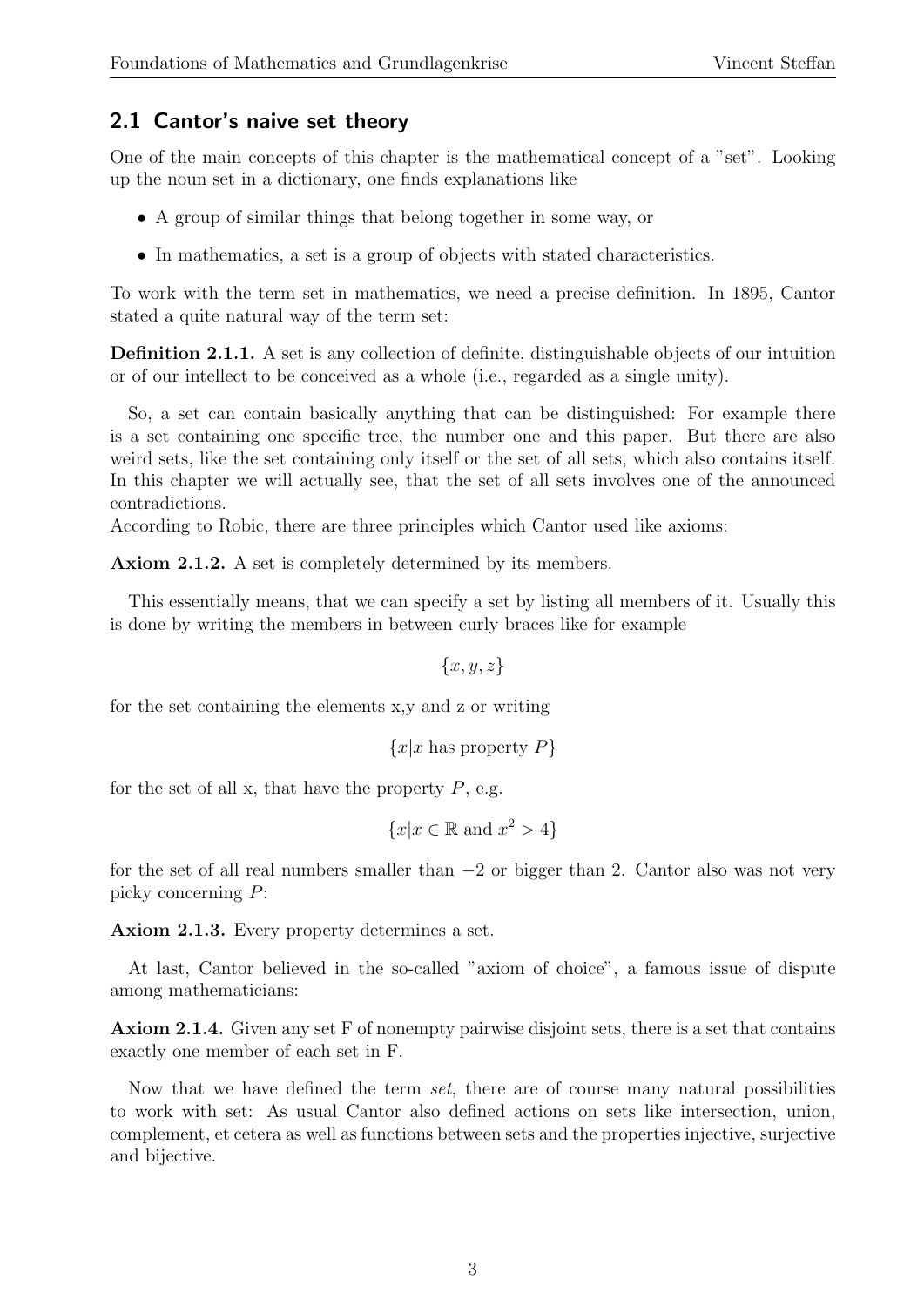### 2.2 Three paradoxa

As mentioned, this way of defining the term set is – except for the axiom of choice – quite natural and seems like a solid basis for mathematics. But we will see in this chapter how to unsettle the whole theory.

The first logical paradox was discovered in 1897 by Cesare Burali-Forti. In order to state it, we need the concept of ordinal numbers. For the first paradox, we leave out some details as they go beyond the scope of this paper.

We start with a definition.

**Definition 2.2.1.** Let A be a set. We say that  $\prec$  is a linear ordering on A, if

- $\bullet$  a  $\not\prec$  a
- $a \neq b$  implies  $a \prec b$  or  $b \prec a$ .

We say that two linear ordered sets  $A$  and  $B$  are similar if there is a bijection preserving the linear orders on the two sets.

For a set  $A$ , we call the equivalence class of all linear ordered sets that are similar to  $A$  the ordinal number of A.

One can also define an order on the ordinal numbers and it is possible to show that there is no biggest ordinal number.

Now we can state the paradox of Burali-Forti: Define

 $\mathcal{A} = \{x | x$  is ordinal number for some set}.

Now, one can show, that the ordinal number of  $A$  is bigger than itself which yields a contradiction.

The second paradox was found by Cantor himself in 1899. For this we need the concept of cardinal numbers.

Roughly speaking, the cardinal number of a set  $A$  should be something like the number of elements of  $A$ . Let us make this precisely:

**Definition 2.2.2.** Let  $\mathcal{A} = \{1, ..., n\}$ . We say  $\mathcal{A}$  has cardinality n.

Two sets A and B have the same cardinality, if there is a bijective function  $f: \mathcal{A} \to \mathcal{B}$ . If there is a surjective function  $q: A \to B$  we say that the cardinality of A is bigger or equal to the cardinality of B.

It is bigger, if it is bigger or equal but not equal.

Moreover, we say the set

 $\mathbb{N} = \{x : x \text{ is a natural number}\}\$ 

of natural numbers has cardinality  $\aleph_0$ .

It is time for a little mathematical interlude, let us prove a nice little fact.

**Theorem 2.2.3.** Let A be a non-empty set, and denote by  $2^{\mathcal{A}}$  its powerset, i.e. the set of all subsets of A. Then the cardinality of  $2^{\mathcal{A}}$  is bigger than the cardinality of A.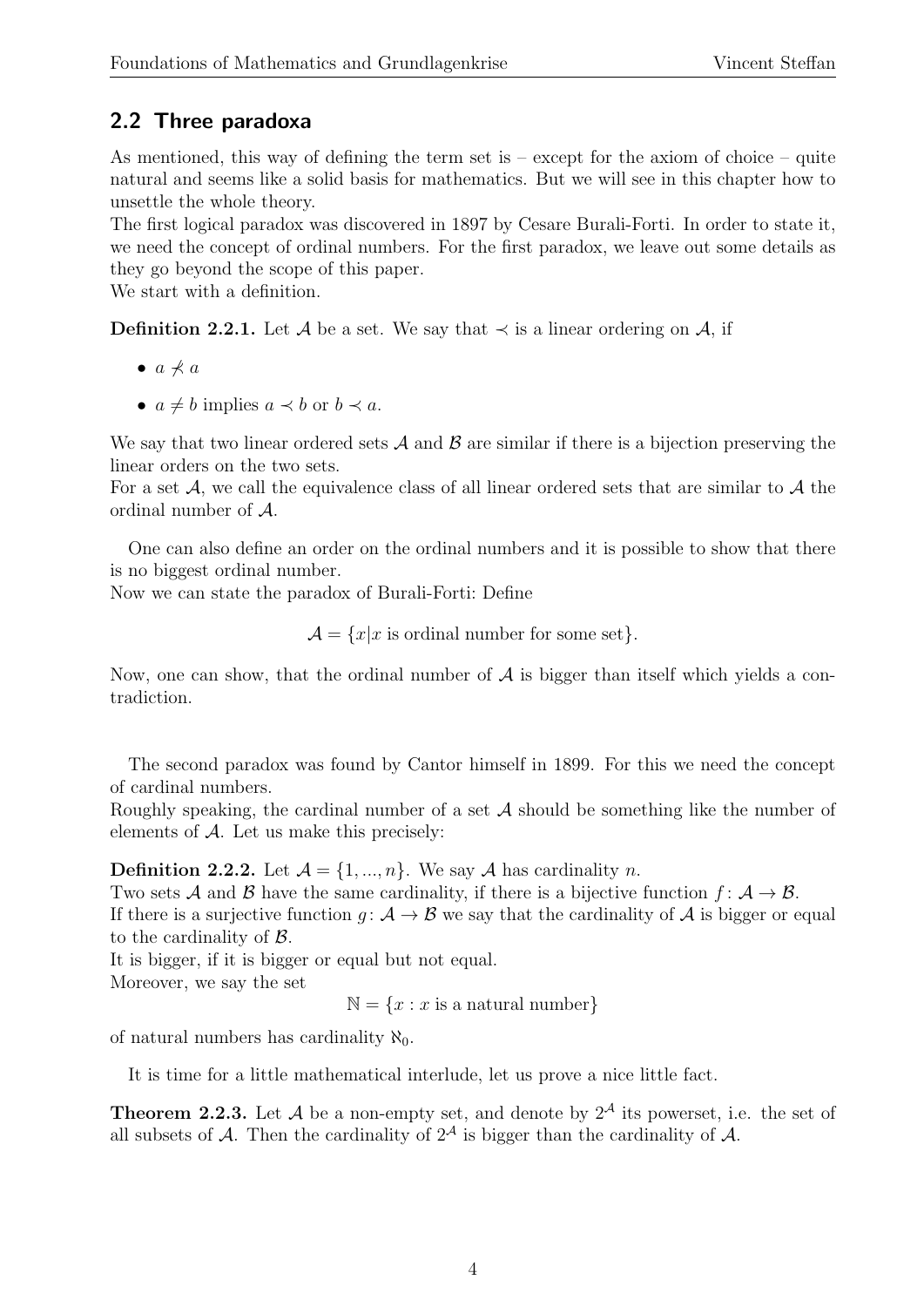Proof. We need to show two things.

Firstly we show, that the cardinality of  $2^{\mathcal{A}}$  is bigger or equal than the cardinality of  $\mathcal{A}$ . Fix  $x_0$  in A. But then we find a surjective function  $f: 2^{\mathcal{A}} \to \mathcal{A}$  by mapping sets of the form  ${x}$  to x, and all the other sets to  $x_0$ . Since  $2^{\mathcal{A}}$  contains all subsets of A, this map is in fact surjective.

Now we still have to argue that there cannot be a surjective map from  $A$  to  $2^A$ . Let  $g: \mathcal{A} \to 2^{\mathcal{A}}$  be any function. Consider the set

$$
\mathcal{B} = \{ x \in \mathcal{A} : x \notin g(x) \}.
$$

Assume that there is a  $y \in \mathcal{A}$  with  $g(y) = \mathcal{B}$ .

By the definition of  $\mathcal{B}, y \in \mathcal{B}$  would imply  $y \notin g(y) = \mathcal{B}$ , a contradiction.

Moreover,  $y \notin g(y) = \mathcal{B}$  would imply  $y \in \mathcal{B}$ , as it fulfills the required property to be in  $\mathcal{B}$ . Hence this gives a contradiction. Thus there is no surjective function and therefore no such bijective function.  $\Box$ 

With this result we can understand the second paradox. Let us denote by  $A$  the set of all sets, an object we found strange from the beginning on.

It is clear, that all subsets of A are again sets, so the set  $2^{\mathcal{A}}$  also consists of sets. By mapping every set in A to itself, if it is contained in  $2<sup>A</sup>$ , and to the empty set if not, we obtain a surjective map  $f: \mathcal{A} \to 2^{\mathcal{A}}$  which contradicts the previous theorem.

The third paradox is probably the best known and was found by Bertrand Russell in 1901. It makes use of the fact that any property defines a set. Consider the set

 $\mathcal{A} = \{ \mathcal{S} | \mathcal{S}$  is a set  $\wedge \mathcal{S} \notin \mathcal{S} \}.$ 

It is a natural question to ask if  $A$  contains itself.

If so, we have  $A \subset A$  which violates the property defining A, hence  $A \notin A$ .

Since this is a contradiction we must have  $A \notin \mathcal{A}$ . But then A fulfills the property defining A, hence  $A \in \mathcal{A}$ , which is also a contradiction.

#### 2.3 A consequence of the downfall of naive set theory

Since the theory of naive set theory had some serious disagreements with itself, it was not further suitable as a foundation of mathematics.

The german mathematician Gottlob Frege used Cantor's naive set theory as foundation of his book "Grundlagen der Arithmetik" ("Foundations of arithmetic") in which he tried to trace back terms like "number" to logic and set theory which was published in 1893. When Russell pointed out to him that this theory of sets was not consistent, he retired from his occupation with logic.

### 3 Solution trials for the foundational crisis – The schools of recovery

Not only Gottlob Frege was shocked by the failure of the naive set theory. In order to get to a different foundation of mathematics, three main schools were developed by the leading mathematicians of this time.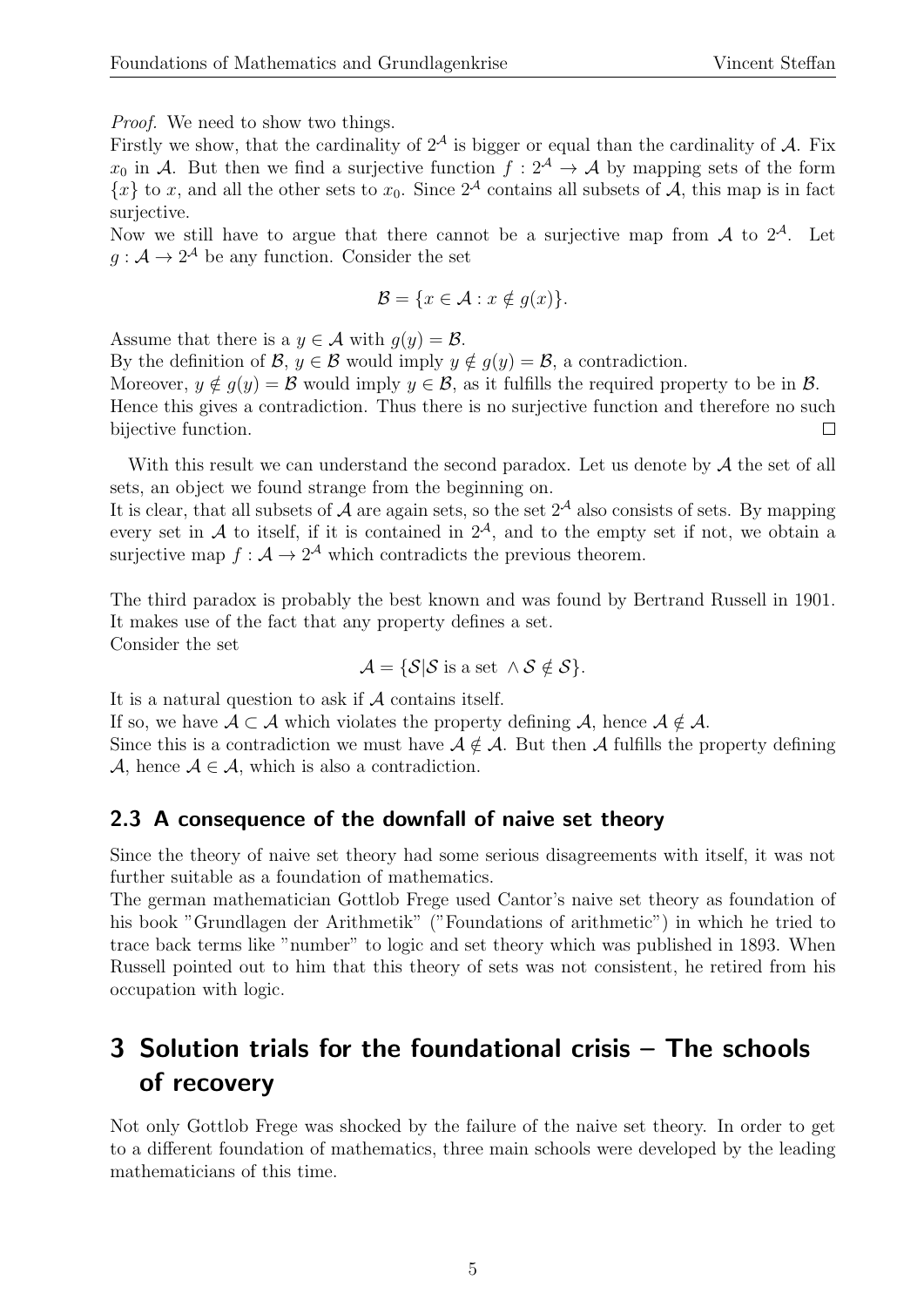As in the last chapter, the following is taken from chapter two of [\[Rob15\]](#page-8-1). Further information on logicism can be found in [\[Car31\]](#page-7-2), on intuitionism in [\[Hey31\]](#page-7-3) and on formalism in [\[Neu31\]](#page-7-4). These three articles give a quite genuine insight on these three theories as they have been written in 1931 by representatives of these schools.

#### 3.1 Intuitionism

The main representatives of Intuitionism were the Dutch mathematician Luitzen Brouwer and his student Arend Heyting. As the name suggests, Intuitionism sees mathematical objects as a part of the intuition, as a part of the mind. We will give two examples of remarkable convictions that went along with this point of view.

Firstly, we remind that Cantor allowed any property to define a set. In particular, he considered infinite sets as the set of natural numbers N as actually existing. The intuitionists were rather critical about this: They thought of infinite sets as potentially infinite. In an infinite set we thus can find any number of elements, but we cannot work with all of them as infinitely many.

Let us see a second restriction the intuitionists gave themselves: Cantor believed in the principal "tertium non datur" ("there is no third"), which says: A statement is either true or false, there is no third possibility. The intuitionists saw no reason, why this should be natural and did not make use of this principle.

We demostrate how these two restrictions can prevent someone from proving a statement: Let  $A$  be an infinite set,  $P$  a property which any element of  $A$  can have. We ask if the following is true:

$$
\forall x \in \mathcal{A} : x \text{ has property } P.
$$

Let us also assume that we are unable to find a direct proof, i.e. a reason, why P must be true for all elements of  $\mathcal A$ . Since  $\mathcal A$  is not finite, we can not check the property P for every single element of  $A$ . The next way would be to prove the statement by contradiction: This starts by assuming

$$
\neg \forall x \in \mathcal{A} : P(x)
$$

and leading this to a contradiction. Because of the missing of "tertium non datur", we can not deduce from this that the opposite is true.

Thus, if we cannot find a direct prove, we get stuck and the answer to our question is not clear. (In fact, for an intuitionst it is not even clear that it is either true or false, but maybe something else.)

### 3.2 Logicism

The school of Logicism already started before the inconsistencies in Cantor's naive set theory were discovered. One of the reprensentatives was Gottlob Frege of which we already read before. Other well-known representatives of this stream were Boole, Peano, Russell, and Whitehead.

As before, the name of this school already suggests the mathematical approach: Its main goal was to build the whole theory of mathematics one pure logic. From 1910 to 1913 Whitehead and Russell described this approach in their book "Principia Mathematica". But even though Principia Mathematica avoided all known paradoxa, none of these mathematicians was able to prove consistency or completenes of Principia Mathematica, i.e. freeness of paradoxa and the possibility to prove every true statement in this setting.

But even though the representatives of the school of logicism failed by inventing a pure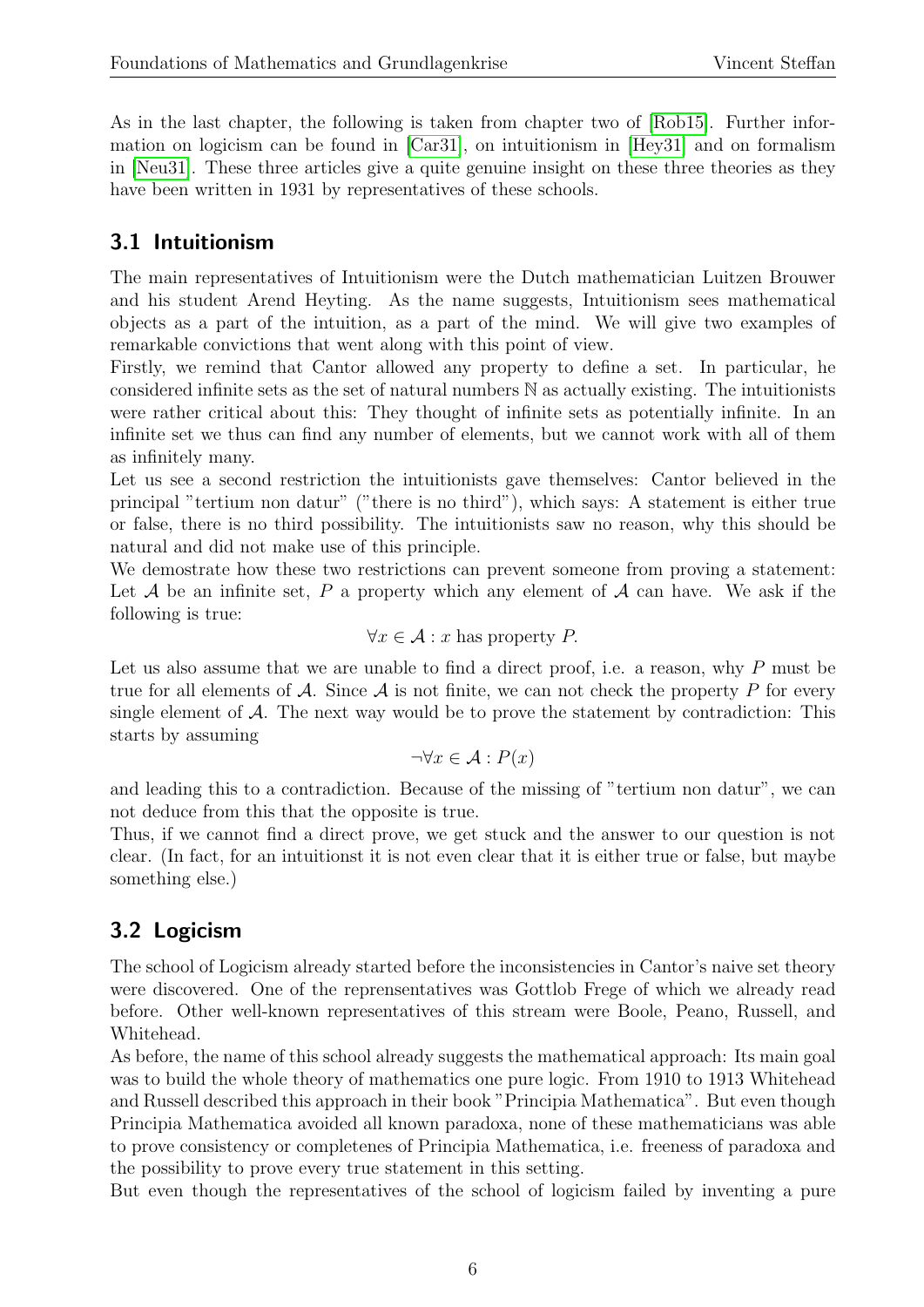logical foundation of mathematics, they developed powerful tools which are used till today: Beside important logical concepts like "First Order Logic", Peano was the first one using logical symbols like "∈" or " $\Rightarrow$ ".

### 3.3 Formalism

The basic idea of Formalism is the contra-position to the convictions of the intuitionists: The school of Formalism worked with mathematic by using symbols and syntax in a purely abstract way. The main initiator of this theory was David Hilbert.

For the formalists, every mathematical statement was a finite sequence of symbols or language and is completely detached from the real world. The formalists worked with so-called formal systems:

A formal systems consists of a finite set of symbols for constructing formulas which are finite sequences of symbols, a decision procedure, which can decide whether a formula is well formed or not, some formulas assumed to be true, which are called axioms and a set of interference rules which tell one how to build sequences of formulas. The formalists goal was to find a complete and consistent such system of mathematics.

The main achievements of the school of formalism were the achievements of the "Hilbertprogramm" and from which Ernst Zermelo and A.A. Fraenkel developed the Zermelo Fraenkel set theory, which is used a lot in modern mathematics.

None of the three schools reached their main goal – to find a complete and consistent foundation for mathematics – in the next chapter we will see, why this failure was inevitable.

## 4 The last foundational crisis: Gödel's incompleteness theorems

In autumn 1930 the Austrian mathematician Kurt Gödel attendet a conference in Königsberg, Germany, where Rudolf Carnap refered on logicism, Arend Heyting on intuitionism and Johann von Neumann on formalism. Reading their speaches, on easily notices that their tone was way more reconciliatory than the disputes from the preceeding twenty years would suggest. For more information on this conference see for example [\[Pas\]](#page-7-5).

On the last day of this conference in a discussion between Carnap, von Neumann, Scholz and Gödel, Kurt Gödel also presented the topic of his dissertation, in which he worked on the completeness of first order logic.

But at this time Kurt Gödel already had discovered his first incompleteness theorem which explains, why mathematicians were unable to find a way out of incompleteness and inconsistencies.

The facts from this chapter are taken from [\[Ste13\]](#page-8-2), Gödel's original article can be found in [Göd31] To understand Gödel's statements we need to explain some terms.

Definition 4.0.1. A formal system again consists of a language with specified well-defined statements, some axioms and some interference rules.

A formal system  $\mathcal T$  is called consistent, if there is no statement A, such that both A and its negation follows from  $\mathcal{T}$ .

A system is called complete, if for every well-defined statement A either A or its negation follows from  $\mathcal T$ .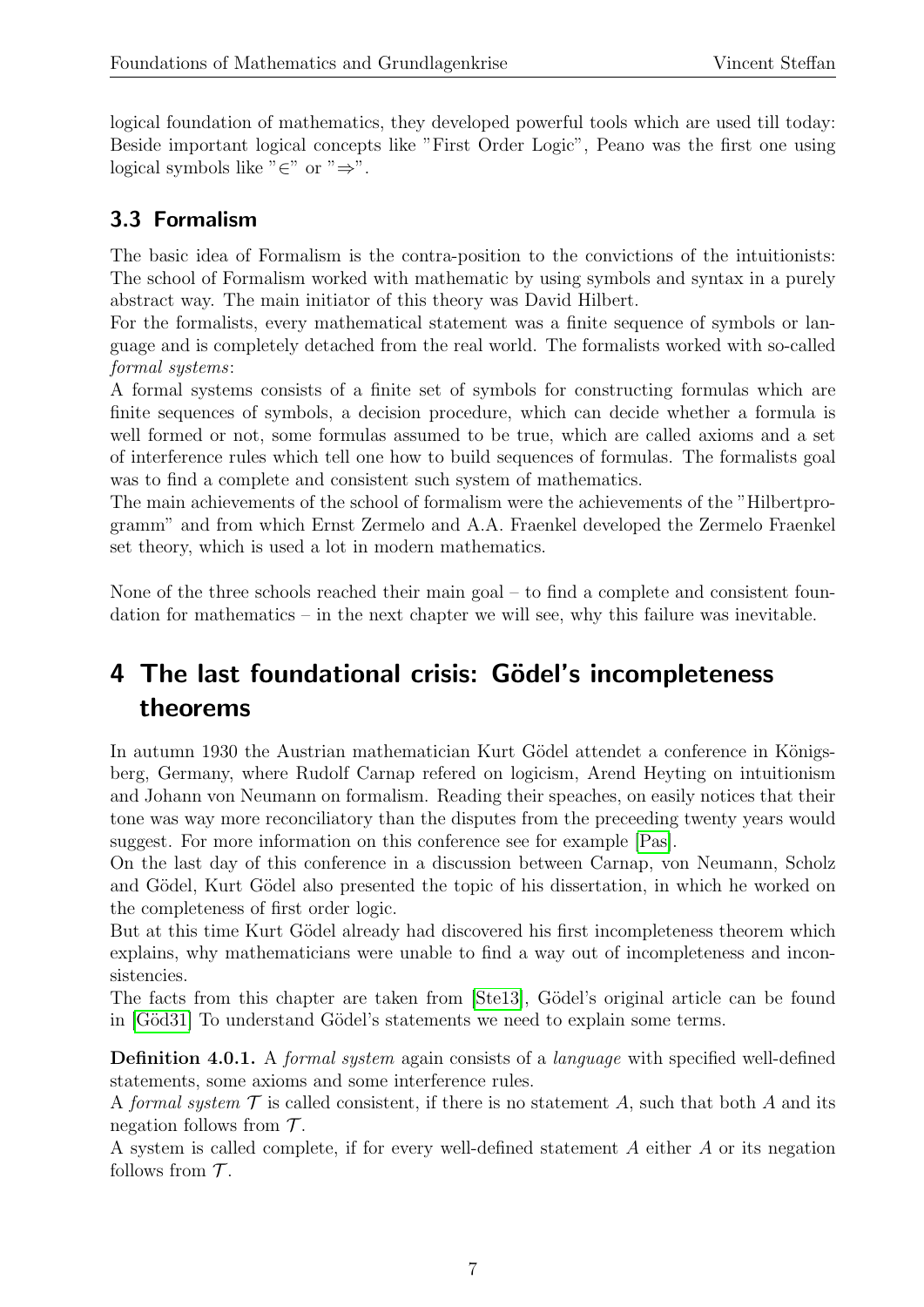These two definitions are quite natural. In addition to them, Gödel defined a property called "sufficiently powerful" which essentially describes if the system is big enough to describe basic mathematical concepts like natural numbers and a property called recursively enumerable which in some sense excludes infinite long proofs.

Now Gödel's incompleteness theorem states the following:

Theorem 4.0.2. Any sufficiently powerful, recursively enumerable formal system is either inconsistent or incomplete.

His second theorem is also interesting:

**Theorem 4.0.3.** Any sufficiently powerful consistent formal system cannot prove its own consistency.

The first theorem of Gödel basically shows that the efforts of all three school to find a complete and were forlorn. Well known examples for incomplete formal systems are the Zermelo Fraenkel set theory without the axiom of choice since this does not follow from the other axioms.

Another prominent example are the first four axioms in Euklid's Elements, which do not imply the parallel axiom.

Of course the theorems of Gödel have more severe consequences for mathematicians than Russell paradox as the latter one only refuses only the consistency of one formal system while Gödel shows that there are no suitable systems to build the foundations of mathematics, but at least it gives an answer on the question about the existence of such a system.

### **References**

- <span id="page-7-1"></span>[Bur62] Burkert, Walter: Weisheit Und Wissenschaft Studien Zu Pythagoras, Philolaos Und Platon. (1962)
- <span id="page-7-2"></span>[Car31] Carnap, Rudolf: Die logizistische Grundlegung der Mathematik. In: Erkenntnis 2 (1931), Dec, Nr. 1, 91–105. <http://dx.doi.org/10.1007/BF02028142>. – DOI 10.1007/BF02028142. – ISSN 1572–8420
- <span id="page-7-6"></span>[Göd31] GÖDEL, Kurt: Über formal unentscheidbare Sätze der Principia Mathematica und verwandter Systeme I. In: Monatshefte für Mathematik und Physik 38 (1931), Dec, Nr. 1, 173–198. <http://dx.doi.org/10.1007/BF01700692>. – DOI 10.1007/BF01700692. – ISSN 1436–5081
- <span id="page-7-0"></span> $[H<sup>+</sup>56]$  HEATH, Thomas L. u. a.: The thirteen books of Euclid's Elements. Courier Corporation, 1956
- <span id="page-7-3"></span>[Hey31] Heyting, Arend: Die intuitionistische Grundlegung der Mathematik. In: Erkenntnis 2 (1931), Dec, Nr. 1, 106–115. <http://dx.doi.org/10.1007/BF02028143>. – DOI 10.1007/BF02028143. – ISSN 1572–8420
- <span id="page-7-4"></span>[Neu31] Neumann, Johann v.: Die formalistische Grundlegung der Mathematik. In: Erkenntnis 2 (1931), Dec, Nr. 1, 116–121. <http://dx.doi.org/10.1007/BF02028144>. – DOI 10.1007/BF02028144. – ISSN 1572–8420
- <span id="page-7-5"></span>[Pas] PASSON, Oliver: Königsberg 1930. [http://www.psiquadrat.de/html\\_files/](http://www.psiquadrat.de/html_files/koenigsberg.html) [koenigsberg.html](http://www.psiquadrat.de/html_files/koenigsberg.html),  $-$  [Online; accessed 07-May-2018]